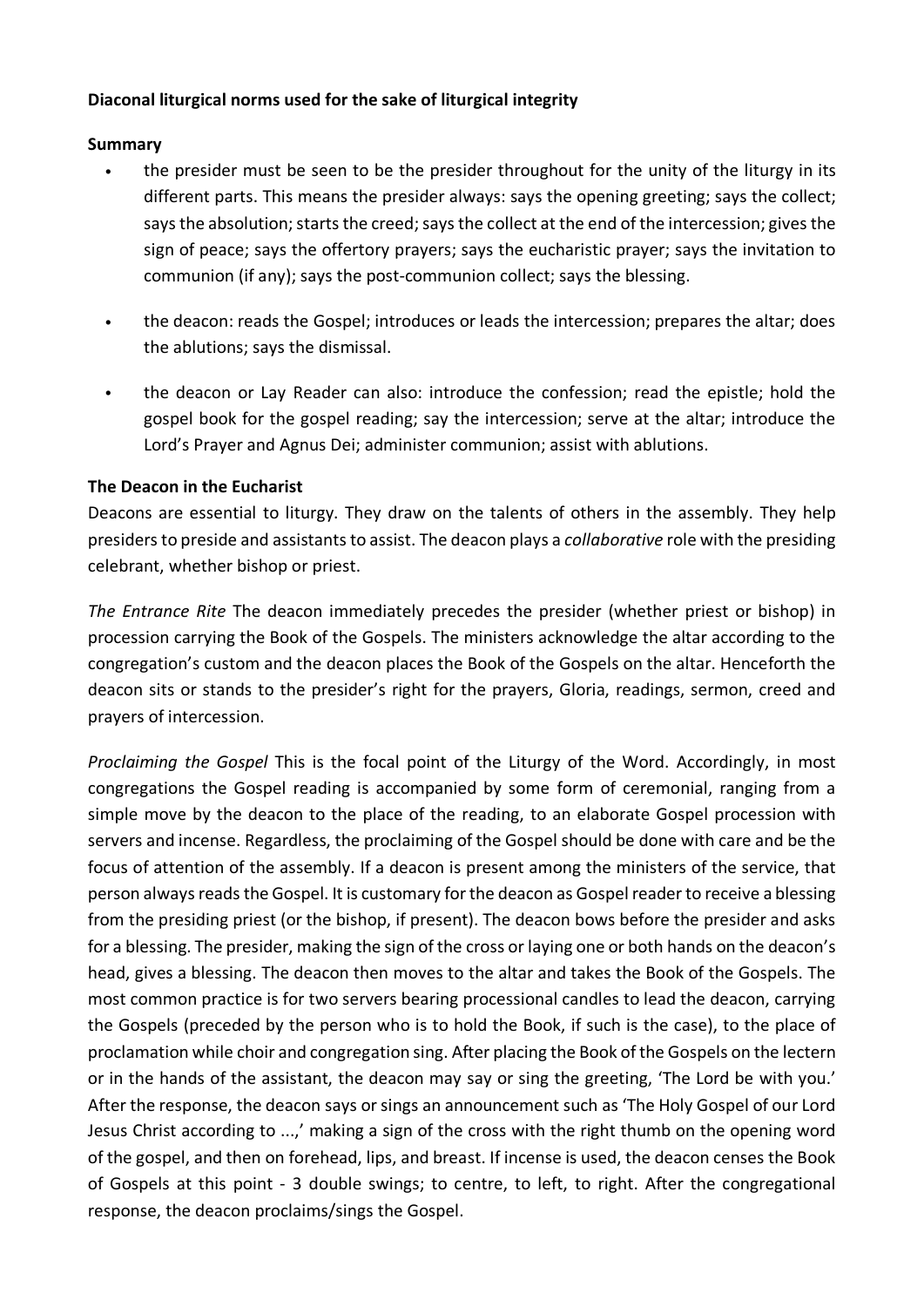After the Gospel reading, the deacon says or sings the closing acclamation, 'Give thanks to the Lord for his glorious Gospel' or equivalent. The custom in some churches is for the deacon to elevate the Book of Gospels at this point. (Another custom is for the deacon to kiss the opening word of the Gospel passage or, if the bishop is presiding, to bring the book to the bishop to kiss.) Then, leaving the book open at the day's Gospel reading (to symbolise that the Gospel has been proclaimed), the deacon may leave it on the lectern/ambo, carry it back to the altar or a side table, or hand it to the assistant to do so.

*Prayers of Intercession* As those whose ministry brings them into close contact with the needs, concerns and hopes of the world, it is especially fitting that deacons should bid the community' s prayers. For this reason it is fitting in any liturgy for the deacon to bid the Prayers of Intercession, and to be responsible for teaching and assisting those who write and lead the prayers. In his book *Deacons in the Liturgy* (2009), Ormonde Plater stated that the deacon is the ordinary leader of the biddings for by so doing he or she acts as one who interprets to the church the needs, concerns, and hopes of the world. He further observed, however, that although deacons are the preferred leaders, it is common for other baptized persons to lead the prayers. In short, deacons can fulfil their role variously by mentoring and instructing intercessors, leading by example, and preparing intercessions.

*Confession and the Peace* After the intercessions, the deacon may give the invitation to confession and begin the confession, if the presider so wishes. The presider gives the greeting for the Peace.

*The Preparation of the Table and of the Gifts* Like the Gospel reading, the preparation of the table at the offertory is clearly the duty of the deacon.

*The deacon prepares the table.* The deacon first ensures that the altar book is in the appropriate place on the altar. He orshe then receives the chalice, purificator and paten (with priest's host), pall and corporal from the servers; some congregations use the traditional burse and veil, the former containing the corporal, the latter covering the vessels. The deacon unfolds (not 'shakes out and spreads'!) the corporal on the altar, leaving the chalice and paten to the side.

*The deacon receives the gifts.* In many congregations, representatives of the congregation bring forward the bread and wine in an offertory procession. The deacon (and an assistant) may receive the gifts directly in front of the altar. The gifts may also be received by servers. If there is not an offertory procession, servers may bring the gifts from the credence table to the deacon. And if there are no servers, the deacon brings the elements to the altar.

*The deacon prepares the gifts.* The deacon, perhaps assisted by a sub-deacon orserver, first adds or subtracts wafers as required to or from the ciborium, ensuring that there is a priest's host on the paten. The deacon then pours wine from the wine cruet into the chalice(s). The sub-deacon or in their absence, the deacon, adds a little water to the chalice.

*The deacon places the gifts.* The deacon now places the gifts on the corporal. *Either*: the paten/ciborium nearest the presider, the chalice nearest the congregation. *Or:* the paten/ciborium to the right and the chalice to the left. The chalice may be covered with the pall, the paten covered